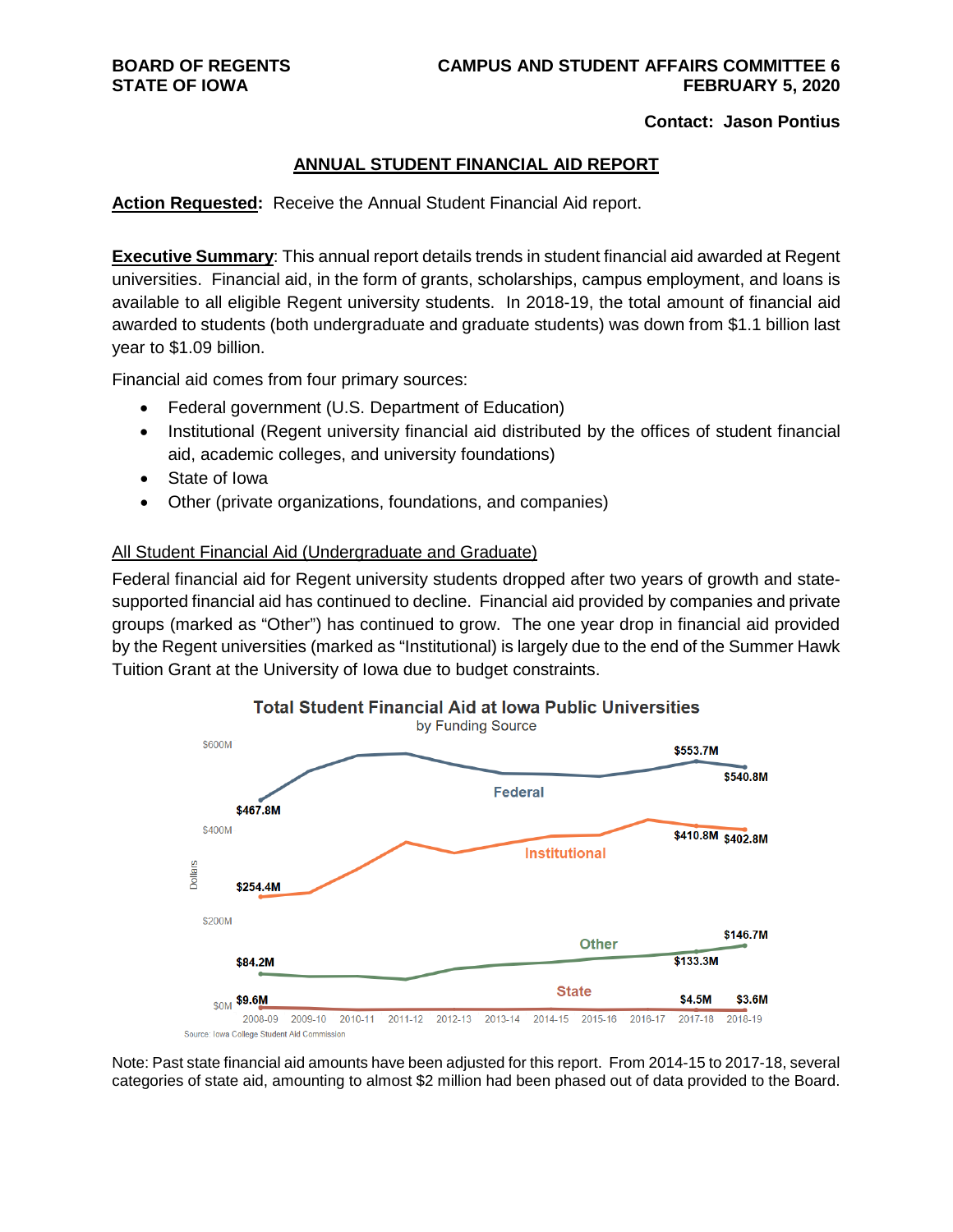# **BOARD OF REGENTS CAMPUS AND STUDENT AFFAIRS COMMITTEE 6**

As seen below, the federal government provides the vast majority of student loans. Universities provide most of the aid that does not need to be repaid. This include scholarships, grants, and campus employment opportunities. The majority (62%) of university institutional employment is provided through graduate student assistantships.



Source: Iowa College Student Aid Commission

#### **Undergraduates**

Student financial aid for undergraduates comprises 68% of all financial aid for Regent university students (\$741.5 million of \$1.09 billion in 2018-19). The composition of this aid to undergraduates has changed since 2008-09 by source: federal government (+17.1% increase), Regent universities (+95.3% increase), other sources (+73.9% increase), and the State of Iowa (-68.9% decrease). Overall undergraduate financial aid trends are similar to those seen for total student financial aid.



#### Undergraduate Financial Aid at Iowa Public Universities

Regent University or Institutional Aid = aid from university academic colleges, foundations, and financial aid offices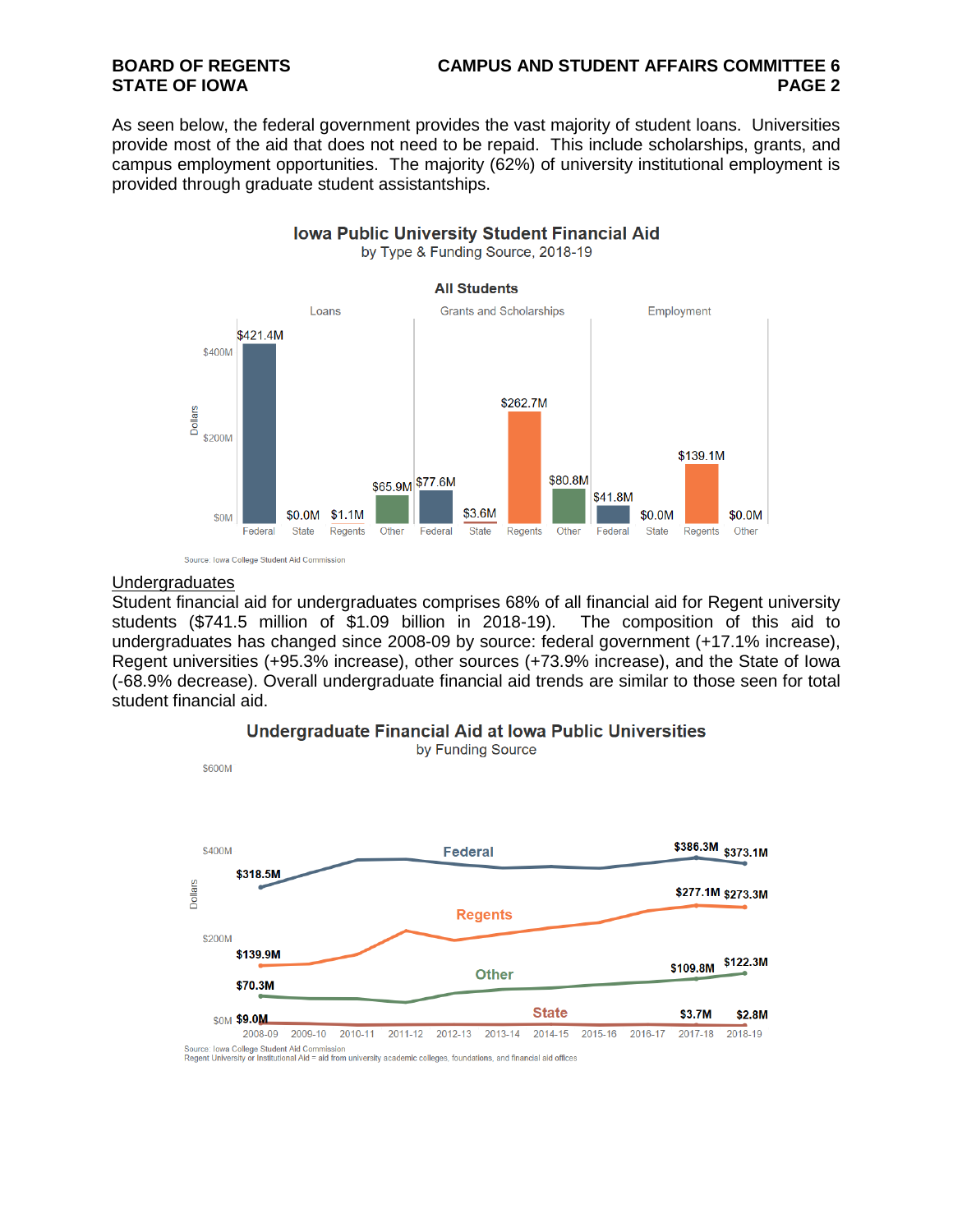# **BOARD OF REGENTS CAMPUS AND STUDENT AFFAIRS COMMITTEE 6**

Of the total \$421.4 million of federal loans taken out by Regent university students, undergraduates use \$296.9 million or 70.4%. Undergraduates also use 76.1% (\$220.0 million) of the available institutional grants, but only 38% (\$52.8 million) of institutional employment funding. Most undergraduate university employment is provided by university work-study programs, which grew significantly when the state of Iowa eliminated its work-study program in FY 2010.

**Iowa Public University Student Financial Aid** 



Source: Iowa College Student Aid Commission

As part of the Regent university mission to make an education as affordable as possible, the universities continue to provide increasing amounts of institutional financial aid, particularly to undergraduate students. As previously mentioned, institutional aid dropped over the past year at the University of Iowa largely due to the end of the Summer Hawk Tuition Grant (see graph below for institutional aid by university).



### **Total University Aid Provided to Undergraduates**

Source: Iowa College Student Aid Commission<br>University or Institutional Aid = aid from university academic colleges, foundations, and financial aid offices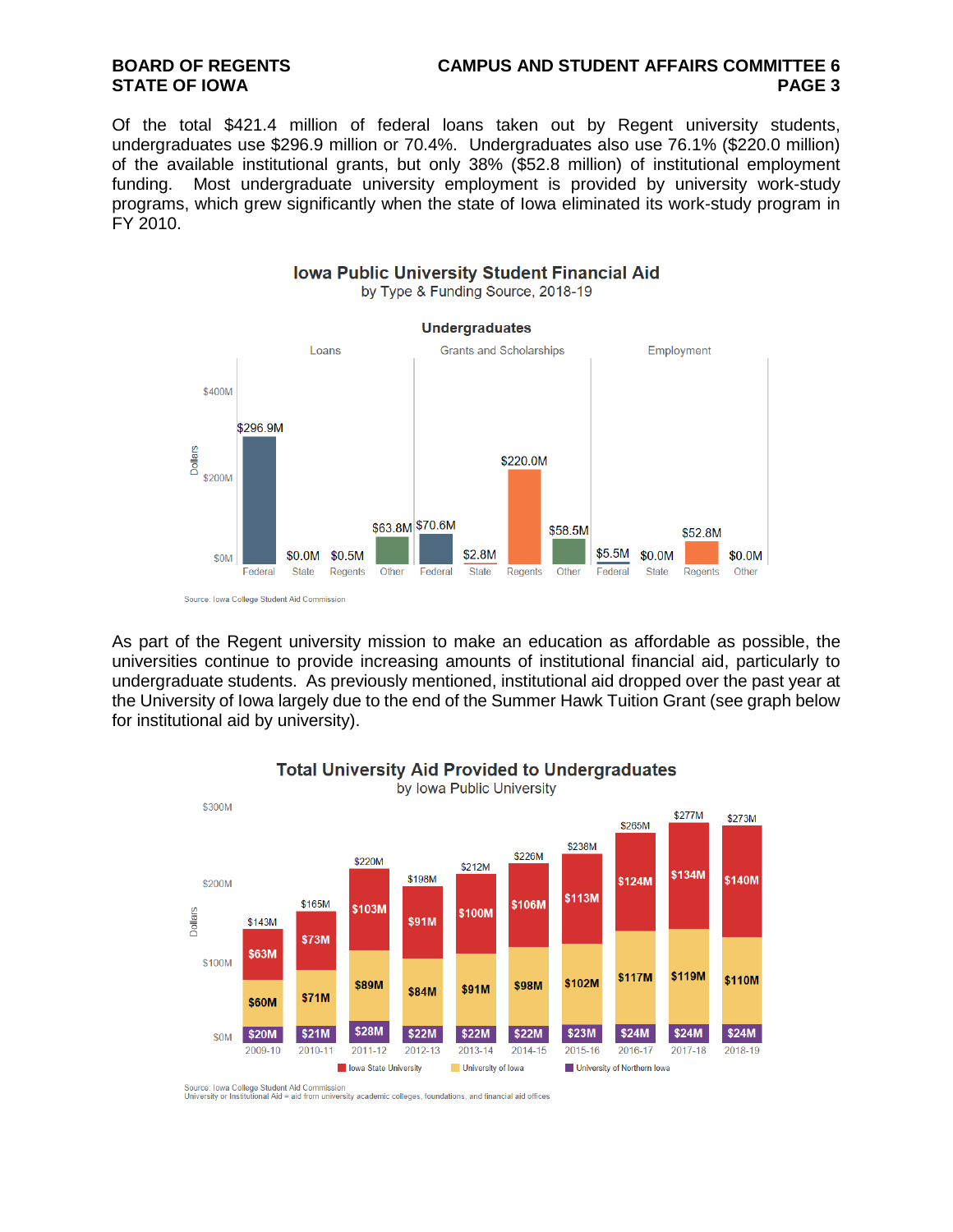## **BOARD OF REGENTS CAMPUS AND STUDENT AFFAIRS COMMITTEE 6**

Eighty percent of university institutional aid provided to undergraduates is in the form of grants or scholarships. That amount dropped for the first time in seven years by -0.09% over the past year. The universities are the single largest source of all scholarships and grants available to undergraduates.



### University Grants & Scholarships Provided to Undergraduates

Source: lowa College Student Aid Commission<br>Institutional grants and scholarships are provided by the three Regent universities and distributed by academic colleges, foundations, and financial aid offices

Most of these university institutional funds (64.3%) are reserved for students with demonstrated financial need.



**Scholarships & Grants for Iowa Public University Undergraduates** 

Source: Regent university Student Financial Aid Office data using Common Dataset and IPEDS data definitions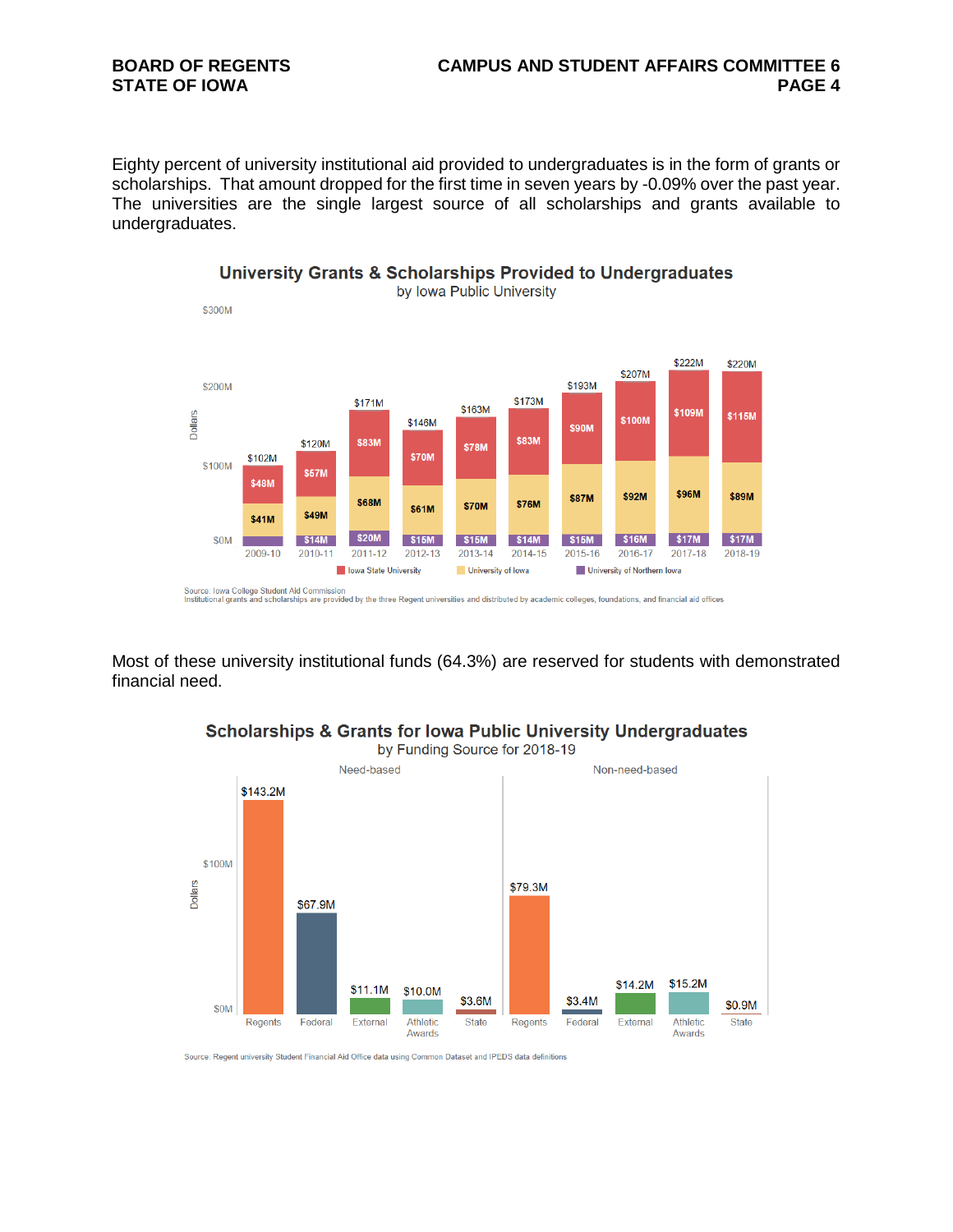# **BOARD OF REGENTS CAMPUS AND STUDENT AFFAIRS COMMITTEE 6**

Need-based scholarships and grants for undergraduates also increased over the past year with the amount provided by the Regent universities increasing +0.8%. Externally sourced need-based scholarships have also shown growth but at amounts significantly less that those provided by the Regents.



The graph below shows Regent university need-based undergraduate scholarships and grants by university. Iowa State University and the University of Northern Iowa increased their needbased grant aid over the past year by +5.1% and +0.8%, respectively. The University of Iowa need-based aid declined -5.4%.



Source: Regent university Student Financial Aid Office data using Common Dataset and IPEDS data definitions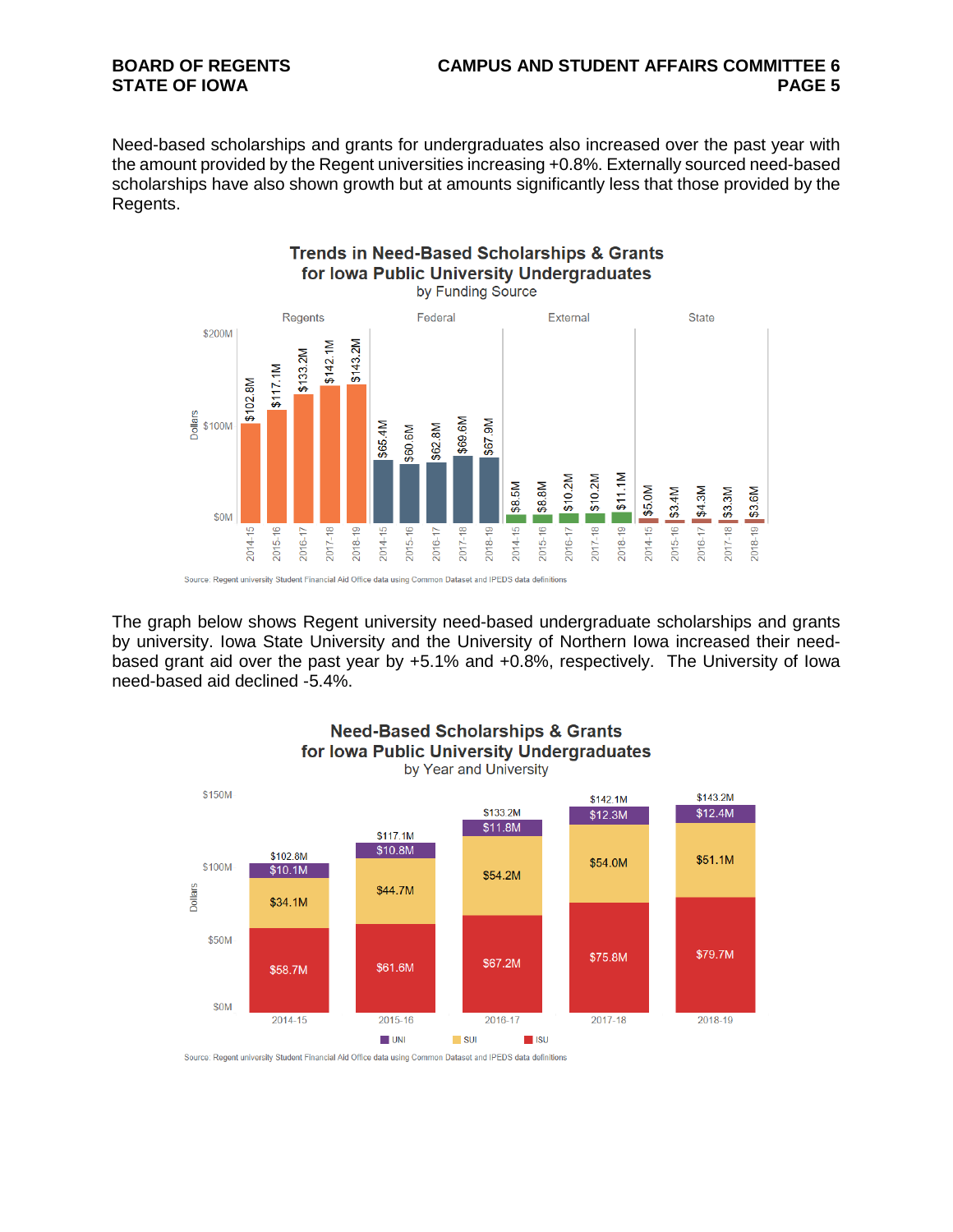The table below provides amounts of student financial aid aggregated by type of aid, residency status, demonstrated need of the students, Regent university attended, and year.

|                           |                |                 |          | <b>ISU</b> |          |          | <b>SUI</b> |          |         | <b>UNI</b> |         |
|---------------------------|----------------|-----------------|----------|------------|----------|----------|------------|----------|---------|------------|---------|
|                           |                |                 | 2016-17  | 2017-18    | 2018-19  | 2016-17  | 2017-18    | 2018-19  | 2016-17 | 2017-18    | 2018-19 |
| Regents                   | Need-based     | <b>Resident</b> | \$28.1M  | \$30.8M    | \$32.6M  | \$22.2M  | \$23.4M    | \$21.8M  | \$10.3M | \$10.9M    | \$11.2M |
|                           |                | Non-resident    | \$39.1M  | \$45.0M    | \$47.1M  | \$32.0M  | \$30.6M    | \$29.3M  | \$1.5M  | \$1.4M     | \$1.2M  |
|                           | Non-need-based | <b>Resident</b> | \$12.3M  | \$13.6M    | \$15.3M  | \$18.2M  | \$21.4M    | \$20.4M  | \$2.0M  | \$2.2M     | \$2.3M  |
|                           |                | Non-resident    | \$24.2M  | \$23.9M    | \$25.2M  | \$16.9M  | \$16.4M    | \$15.7M  | \$0.3M  | \$0.3M     | \$0.4M  |
|                           | Need-based     | Resident        | \$1.6M   | \$1.1M     | \$1.3M   | \$1.5M   | \$1.0M     | \$1.3M   | \$1.2M  | \$1.0M     | \$0.9M  |
|                           |                | Non-resident    | \$0.0M   | \$0.0M     | \$0.1M   | \$0.0M   | \$0.0M     | \$0.1M   | \$0.0M  | \$0.0M     | \$0.0M  |
| <b>State</b>              | Non-need-based | <b>Resident</b> | \$0.7M   | \$0.5M     | \$0.4M   | \$0.6M   | \$0.6M     | \$0.2M   | \$0.2M  | \$0.2M     | \$0.2M  |
|                           |                | Non-resident    | \$0.0M   | \$0.1M     | \$0.1M   | \$0.0M   | \$0.0M     | \$0.0M   | \$0.0M  | \$0.0M     | \$0.0M  |
|                           | Need-based     | <b>Resident</b> | \$49.5M  | \$48.3M    | \$45.2M  | \$40.8M  | \$48.3M    | \$42.7M  | \$17.7M | \$17.9M    | \$15.5M |
| <b>Total Loans</b>        |                | Non-resident    | \$26.2M  | \$31.6M    | \$30.8M  | \$26.8M  | \$27.6M    | \$22.5M  | \$1.2M  | \$1.2M     | \$0.9M  |
| & CWS                     | Non-need-based | <b>Resident</b> | \$34.0M  | \$29.0M    | \$29.3M  | \$21.6M  | \$22.6M    | \$30.0M  | \$24.7M | \$23.0M    | \$22.9M |
|                           |                | Non-resident    | \$21.4M  | \$22.2M    | \$23.9M  | \$8.6M   | \$8.0M     | \$15.1M  | \$1.9M  | \$2.0M     | \$2.1M  |
|                           | Need-based     | <b>Resident</b> | \$3.1M   | \$3.3M     | \$3.8M   | \$2.4M   | \$6.0M     | \$6.6M   | \$0.0M  | \$6.3M     | \$6.4M  |
| Parent                    |                | Non-resident    | \$6.0M   | \$7.5M     | \$8.8M   | \$8.4M   | \$17.4M    | \$17.9M  | \$0.0M  | \$1.3M     | \$1.2M  |
| Loans                     | Non-need-based | <b>Resident</b> | \$12.0M  | \$11.4M    | \$10.7M  | \$8.7M   | \$12.8M    | \$13.2M  | \$10.3M | \$3.2M     | \$2.9M  |
|                           |                | Non-resident    | \$13.5M  | \$14.7M    | \$15.7M  | \$12.5M  | \$17.0M    | \$16.7M  | \$1.8M  | \$0.2M     | \$0.3M  |
|                           | Need-based     | Resident        | \$0.3M   | \$0.3M     | \$0.3M   | \$0.0M   | \$0.0M     | \$0.3M   | \$1.4M  | \$1.5M     | \$1.3M  |
| <b>Athletic</b><br>Awards |                | Non-resident    | \$3.0M   | \$3.1M     | \$3.4M   | \$0.0M   | \$0.0M     | \$2.9M   | \$2.0M  | \$1.8M     | \$1.8M  |
|                           | Non-need-based | <b>Resident</b> | \$0.8M   | \$0.9M     | \$0.9M   | \$2.1M   | \$2.1M     | \$1.7M   | \$0.2M  | \$0.2M     | \$0.3M  |
|                           |                | Non-resident    | \$4.1M   | \$4.2M     | \$4.2M   | \$9.9M   | \$10.7M    | \$7.9M   | \$0.2M  | \$0.1M     | \$0.1M  |
| <b>Grand Total</b>        |                |                 | \$279.9M | \$291.6M   | \$299.1M | \$233.2M | \$266.0M   | \$266.4M | \$77.0M | \$74.7M    | \$71.9M |

### Degree-Seeking Undergraduate Financial Aid at Iowa Public Universities

Source: Regent university Student Financial Aid Office data using Common Dataset and IPEDS data definitions.

The next table shows the percent of undergraduates who completed a financial aid application or FAFSA, the percent determined to have financial need, and the percent of that need met by the university. A greater proportion of Iowa resident students at UNI have demonstrated financial need than Iowa resident students at ISU and the University of Iowa. The University of Iowa meets a lower percentage of demonstrated need than the other two universities.

### **Undergraduates with Financial Need & Met Need**

by Residency & University

|     |                         | 2016-17  |              | 2017-18  |              | 2018-19  |              |  |
|-----|-------------------------|----------|--------------|----------|--------------|----------|--------------|--|
|     |                         | Resident | Non-resident | Resident | Non-resident | Resident | Non-resident |  |
| ISU | <b>Student Count</b>    | 17,735   | 11,055       | 17,038   | 11,453       | 16,371   | 11,461       |  |
|     | Percent applied         | 82.0%    | 63.9%        | 82.2%    | 65.7%        | 82.3%    | 67.2%        |  |
|     | Percent eligible        | 53.6%    | 42.2%        | 55.8%    | 45.9%        | 55.4%    | 46.7%        |  |
|     | <b>Percent Need Met</b> | 78.0%    | 82.0%        | 77.0%    | 81.0%        | 77.0%    | 81.0%        |  |
| SUI | <b>Student Count</b>    | 12,010   | 8,685        | 12,923   | 8,177        | 13.534   | 8,061        |  |
|     | Percent applied         | 76.5%    | 50.2%        | 77.3%    | 52.5%        | 76.7%    | 55.0%        |  |
|     | Percent eligible        | 51.1%    | 41.8%        | 53.7%    | 40.0%        | 52.9%    | 39.8%        |  |
|     | <b>Percent Need Met</b> | 71.0%    | 62.0%        | 67.0%    | 57.0%        | 55.0%    | 49.0%        |  |
| UNI | <b>Student Count</b>    | 8.274    | 845          | 8,275    | 825          | 7.986    | 734          |  |
|     | Percent applied         | 79.2%    | 45.9%        | 81.1%    | 49.0%        | 80.9%    | 50.7%        |  |
|     | Percent eligible        | 62.0%    | 38.0%        | 63.3%    | 40.1%        | 62.7%    | 40.7%        |  |
|     | <b>Percent Need Met</b> | 66.0%    | 61.0%        | 65.0%    | 60.0%        | 63.6%    | 59.7%        |  |

Source: Regent university Student Financial Aid Office data using Common Dataset and IPEDS data definitions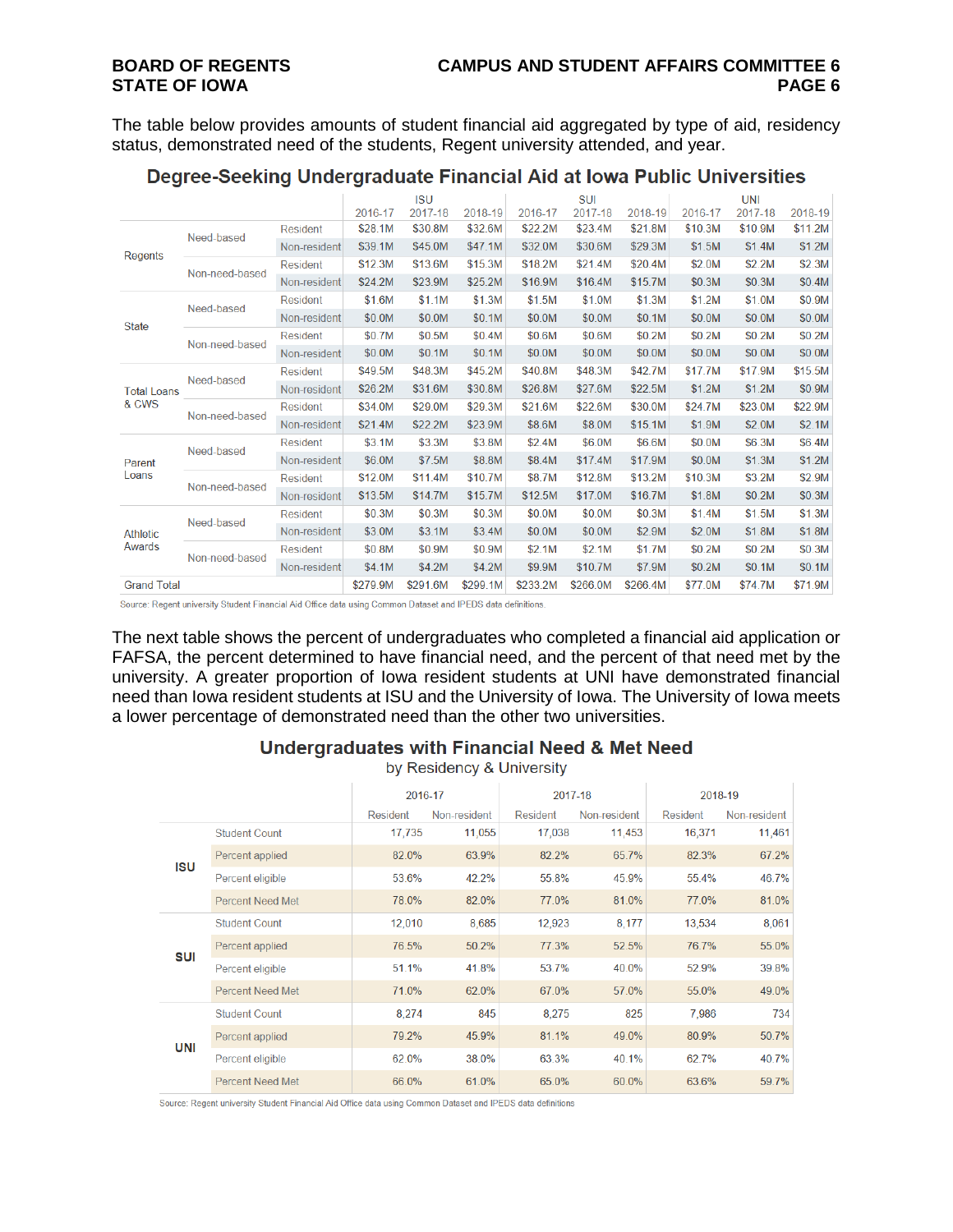#### Net Cost

Net cost or net price is calculated by subtracting the average amount of grants and scholarships from the total sticker price of attending a university. Net cost is generally a more accurate approximation of how much a student pays for college, as compared to sticker price.

On average, Regent university students with the greatest financial need receive the most financial aid. This results in differences in net cost by family income (as shown in the graph below). For example, students from a family with an adjusted gross income of \$30,000 or less, have, on average, a net cost of almost half that of a student from a family with an income of greater than \$110,000.



### Net Price for Iowa Resident Undergraduates at Regents

by Adjusted Gross Income (AGI) Levels for 2018-19

Source: Regent university Student Financial Aid Office data using Common Dataset and IPEDS data definitions<br>Net Cost = Total sticker price - scholarships & grants, 2018-19 data

As an additional point of comparison, the Regent universities (shown in red below) continue to have the lowest net cost among Iowa four-year colleges and universities.



Net Price for Iowa Residents after Scholarships & Grants

Source: Integrated Postsecondary Education Data System (IPEDS), 2017-18 data. Net Price is determined by taking the college sticker price and subtracting the average<br>amount of scholarships and grants (Federal, State, Insti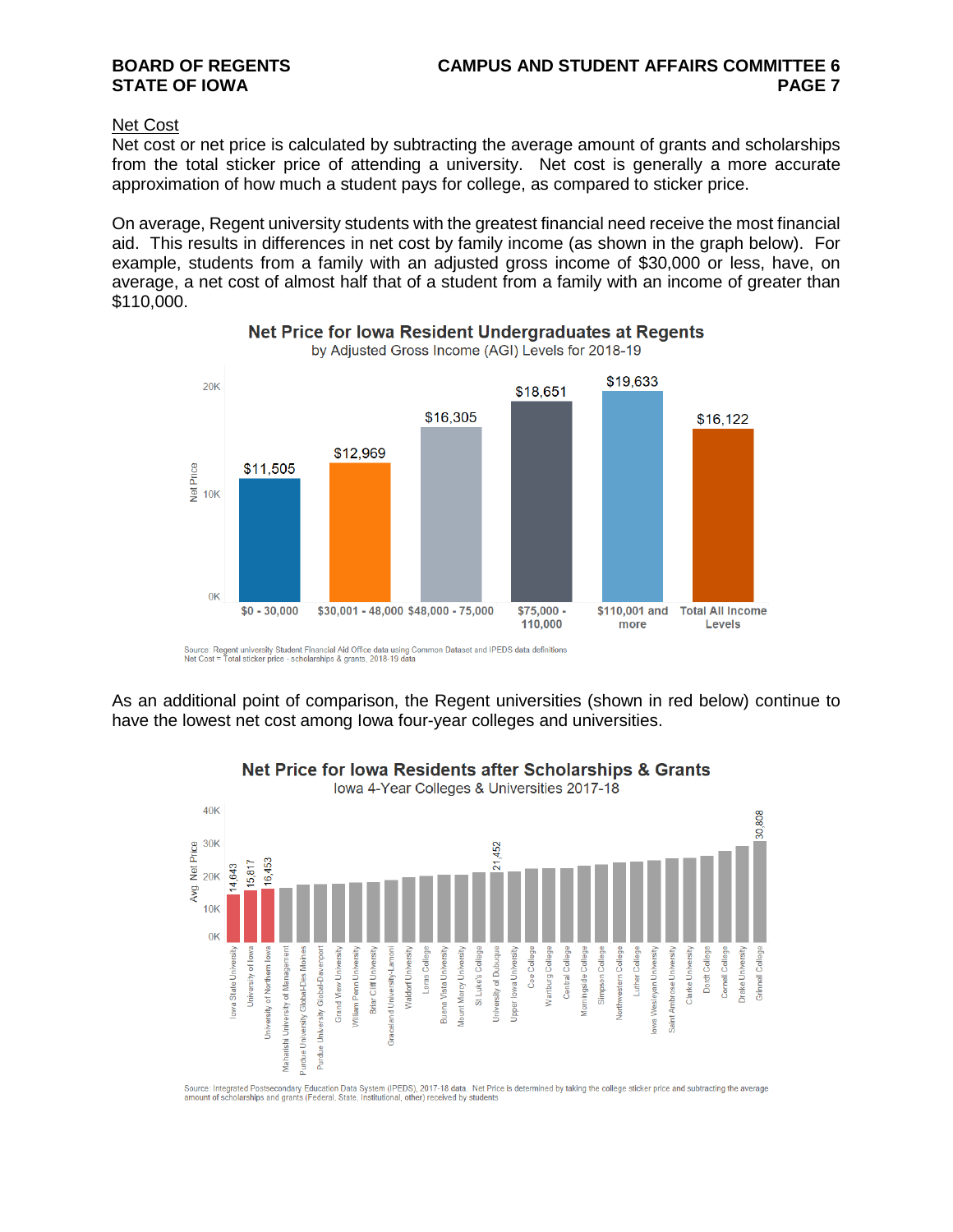#### Debt

The table below shows the average amount of debt for students who graduate with debt. It is important to note that among Iowa resident graduates, 39.0% from Iowa State University, 42.6% from the University of Iowa, and 30.1% from University of Northern Iowa graduated with no debt.

|            |                                     | 2016-17  | 2017-18  | 2018-19  |
|------------|-------------------------------------|----------|----------|----------|
| <b>ISU</b> | Iowa Resident Debt                  | \$26,546 | \$26,295 | \$26,304 |
|            | Percent of Residents who Borrow     | 64.6%    | 62.8%    | 61.0%    |
|            | Non-Resident Debt                   | \$30,105 | \$33,296 | \$31,510 |
|            | Percent of Non-Residents who Borrow | 50.2%    | 51.8%    | 49.2%    |
| <b>SUI</b> | <b>Iowa Resident Debt</b>           | \$25,599 | \$27,000 | \$25,676 |
|            | Percent of Residents who Borrow     | 58.9%    | 59.4%    | 57.4%    |
|            | Non-Resident Debt                   | \$32,908 | \$31,515 | \$33,026 |
|            | Percent of Non-Residents who Borrow | 38.9%    | 40.4%    | 37.6%    |
| UNI        | Iowa Resident Debt                  | \$23,712 | \$24,108 | \$23,156 |
|            | Percent of Residents who Borrow     | 71.8%    | 71.4%    | 69.9%    |
|            | Non-Resident Debt                   | \$27,228 | \$30,269 | \$33,646 |
|            | Percent of Non-Residents who Borrow | 33.1%    | 47.2%    | 43.6%    |
|            |                                     |          |          |          |

|  |  | Average Debt for Undergraduates Who Graduated with Debt |  |
|--|--|---------------------------------------------------------|--|
|  |  |                                                         |  |

Source: Regent university Student Financial Aid Office data using Common Dataset and IPEDS data definitions

Graduate debt at the Regent universities compares favorably to debt at other Iowa four-year colleges and universities (see graph below). The left side of the graph shows the average debt for each student who graduates with debt. The right side shows the average debt for all students who graduated. The average debt for all students is much lower because it factors in students graduate who graduate with zero debt.



#### Debt for Graduates of Iowa 4-Year Colleges Universities Class of 2018

graduates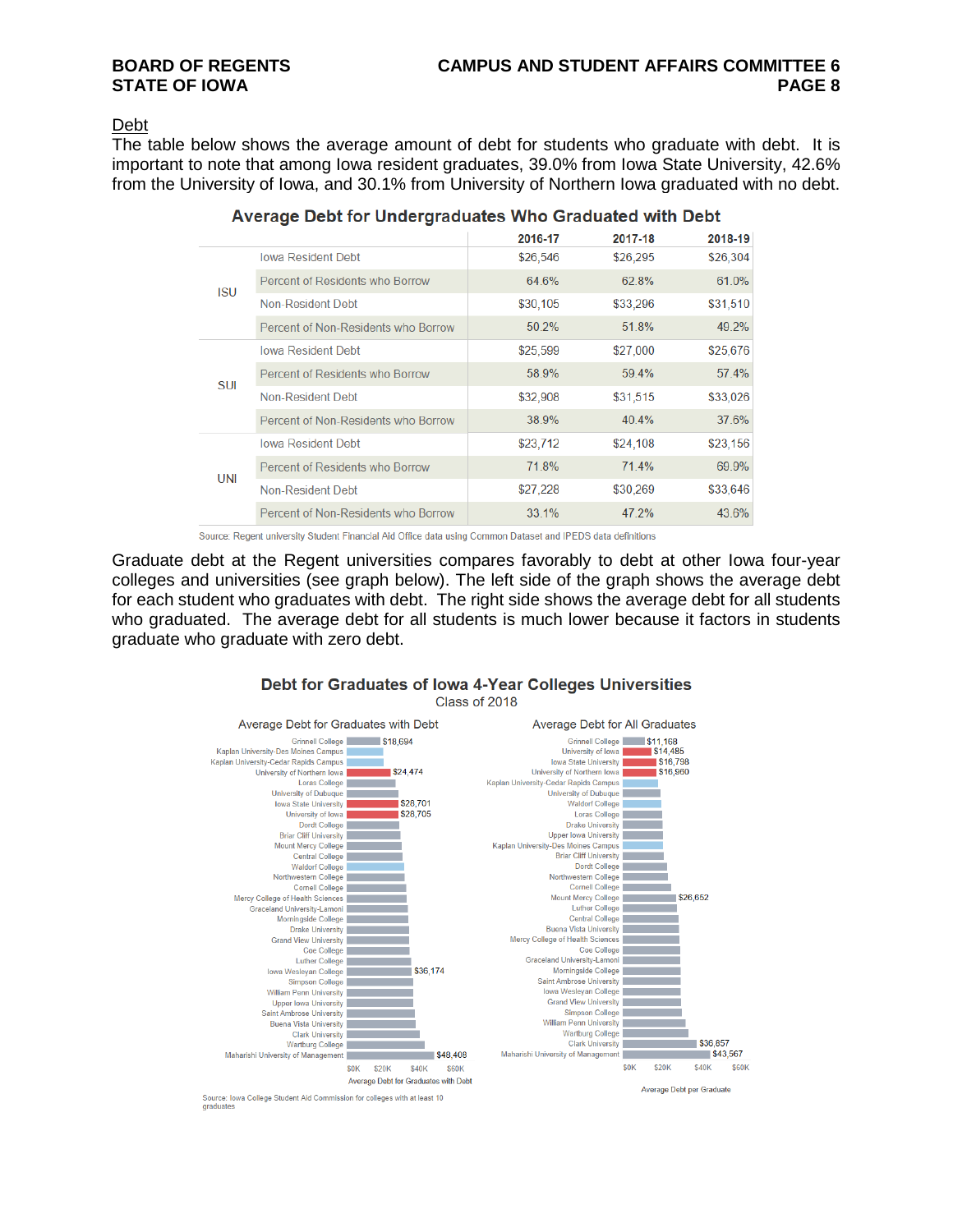## **BOARD OF REGENTS CAMPUS AND STUDENT AFFAIRS COMMITTEE 6**

### **Student Debt Default Rates**

The Higher Education Opportunity Act of 2009 created a new calculation to determine the percent of college and university graduates who defaulted on their student loan within three years after graduation. According to the U.S. Department of Education, the Regent university debt default rate for the graduate cohort of 2016 is lower than both state and national averages (see below).



3-Year Default Rate for the Graduate Class of 2016

Source: Iowa College Student Aid Commission & U.S. Department of Education<br>\* = Default rate shown is from 2015 cohort, 2016 cohort data were not available at time of publication